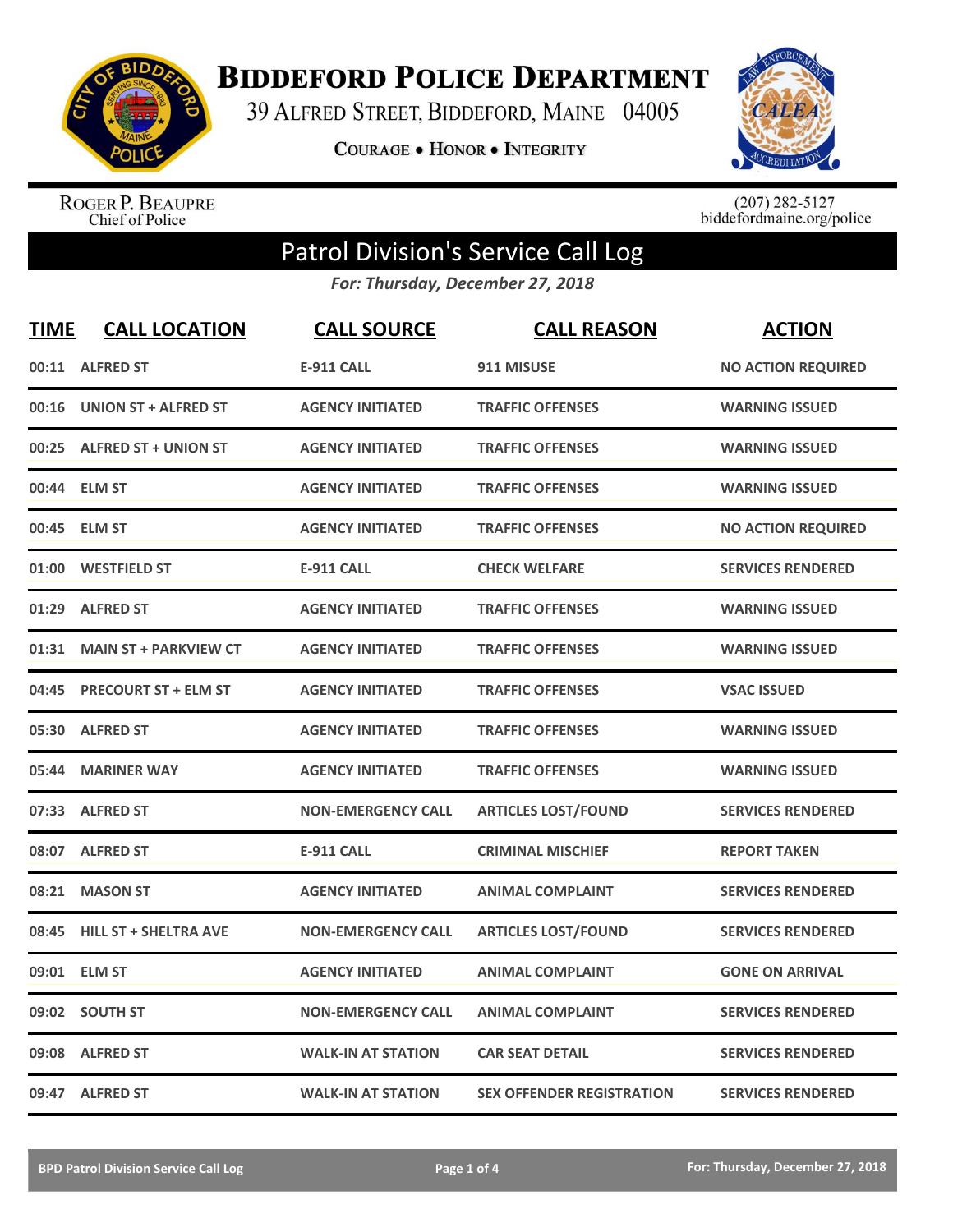| <b>TIME</b> | <b>CALL LOCATION</b>                                | <b>CALL SOURCE</b>        | <b>CALL REASON</b>                        | <b>ACTION</b>             |
|-------------|-----------------------------------------------------|---------------------------|-------------------------------------------|---------------------------|
|             | 11:05 ALFRED ST                                     | <b>E-911 CALL</b>         | <b>SUSPICION</b>                          | <b>REPORT TAKEN</b>       |
|             | 11:22 GUINEA RD + MEETINGHOUSE R NON-EMERGENCY CALL |                           | <b>ANIMAL COMPLAINT</b>                   | <b>WARNING ISSUED</b>     |
|             | 11:25 HILL ST                                       | <b>AGENCY INITIATED</b>   | <b>ALL OTHER</b>                          | <b>SERVICES RENDERED</b>  |
|             | 11:33 PEARL ST                                      | <b>WALK-IN AT STATION</b> | <b>FRAUD (INSUFFICIENT FUNDS)</b>         | <b>REPORT TAKEN</b>       |
|             | 11:57 ELM ST                                        | <b>NON-EMERGENCY CALL</b> | <b>MISSING PERSON</b>                     | <b>UNFOUNDED</b>          |
|             | 12:13 POOL ST                                       | <b>WALK-IN AT STATION</b> | <b>PAPERWORK</b>                          | <b>NO ACTION REQUIRED</b> |
|             | 12:14 BOULDER WAY                                   | <b>NON-EMERGENCY CALL</b> | <b>SUSPICION</b>                          | <b>SERVICES RENDERED</b>  |
|             | 12:32 SOUTH ST + PAQUIN AVE                         | <b>AGENCY INITIATED</b>   | <b>TRAFFIC OFFENSES</b>                   | <b>WARNING ISSUED</b>     |
|             | 12:39 SCADLOCK MILL RD                              | <b>E-911 CALL</b>         | ATTEMPTED/THREATENED SUICIDE REPORT TAKEN |                           |
|             | 12:43 SOUTH ST + GLENVIEW DR                        | <b>AGENCY INITIATED</b>   | <b>TRAFFIC OFFENSES</b>                   | <b>WARNING ISSUED</b>     |
|             | 12:49 SOUTH ST                                      | <b>AGENCY INITIATED</b>   | <b>TRAFFIC OFFENSES</b>                   | <b>WARNING ISSUED</b>     |
|             | 12:54 SOUTH ST                                      | <b>AGENCY INITIATED</b>   | <b>TRAFFIC OFFENSES</b>                   | <b>WARNING ISSUED</b>     |
|             | 13:01 SOUTH ST                                      | <b>AGENCY INITIATED</b>   | <b>TRAFFIC OFFENSES</b>                   | <b>WARNING ISSUED</b>     |
|             | 13:18 SOUTH ST                                      | <b>AGENCY INITIATED</b>   | <b>TRAFFIC OFFENSES</b>                   | <b>WARNING ISSUED</b>     |
|             | 13:21 BENSON RD                                     | <b>AGENCY INITIATED</b>   | <b>ANIMAL COMPLAINT</b>                   | <b>NO VIOLATION</b>       |
|             | 13:29 SOUTH ST                                      | <b>AGENCY INITIATED</b>   | <b>TRAFFIC OFFENSES</b>                   | <b>WARNING ISSUED</b>     |
|             | 13:31 ALFRED ST                                     | <b>AGENCY INITIATED</b>   | <b>ARTICLES LOST/FOUND</b>                | <b>SERVICES RENDERED</b>  |
|             | 13:34 SOUTH ST + HAYFIELD RD                        | <b>AGENCY INITIATED</b>   | <b>TRAFFIC OFFENSES</b>                   | <b>VSAC ISSUED</b>        |
|             | 13:49 SOUTH ST                                      | <b>AGENCY INITIATED</b>   | <b>TRAFFIC OFFENSES</b>                   | <b>WARNING ISSUED</b>     |
|             | 13:54 SOUTH ST + GLENVIEW DR                        | <b>AGENCY INITIATED</b>   | <b>TRAFFIC OFFENSES</b>                   | <b>WARNING ISSUED</b>     |
|             | 13:55 KEELY WAY                                     | <b>E-911 CALL</b>         | 911 MISUSE                                | <b>NO ACTION REQUIRED</b> |
|             | 14:00 ELM ST                                        | <b>E-911 CALL</b>         | <b>ASSAULT</b>                            | <b>REPORT TAKEN</b>       |
|             | <b>14:03 RIVER RD</b>                               | <b>AGENCY INITIATED</b>   | <b>TRAFFIC OFFENSES</b>                   | <b>VSAC ISSUED</b>        |
|             | <b>14:16 YORK ST</b>                                | <b>NON-EMERGENCY CALL</b> | <b>PAPERWORK</b>                          | <b>PAPERWORK SERVED</b>   |
|             | 14:18 SOUTH ST                                      | <b>AGENCY INITIATED</b>   | <b>TRAFFIC OFFENSES</b>                   | <b>VSAC ISSUED</b>        |
|             | 14:26 GRAHAM ST + HAVEY AVE                         | <b>AGENCY INITIATED</b>   | <b>TRAFFIC OFFENSES</b>                   | <b>SERVICES RENDERED</b>  |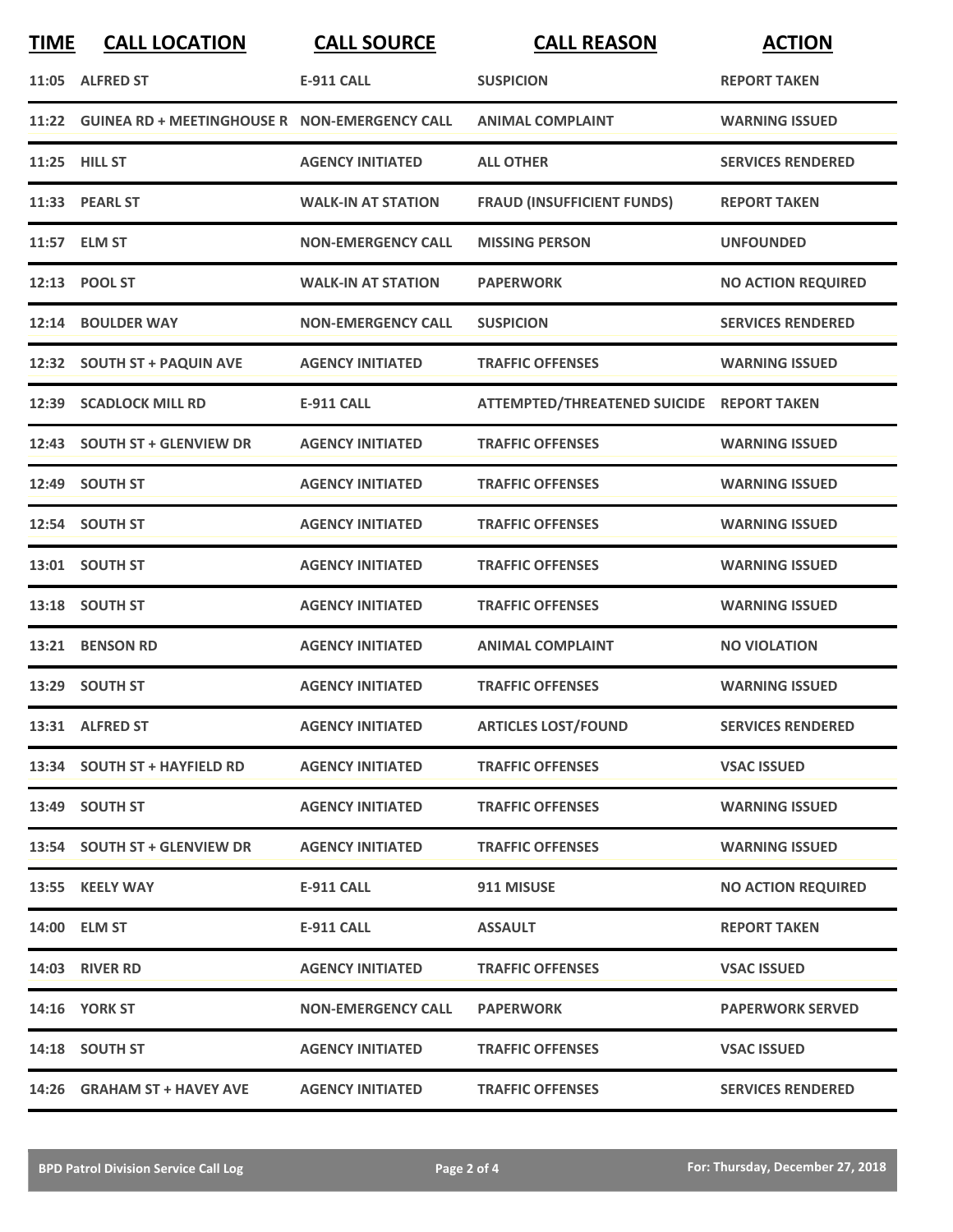| <b>TIME</b> | <b>CALL LOCATION</b>                                               | <b>CALL SOURCE</b>                                                            | <b>CALL REASON</b>                                                                                                          | <b>ACTION</b>                |
|-------------|--------------------------------------------------------------------|-------------------------------------------------------------------------------|-----------------------------------------------------------------------------------------------------------------------------|------------------------------|
|             | 14:28 SOUTH ST                                                     | <b>AGENCY INITIATED</b>                                                       | <b>TRAFFIC OFFENSES</b>                                                                                                     | <b>VSAC ISSUED</b>           |
|             | <b>14:37 FORTUNES ROCKS RD</b>                                     | <b>NON-EMERGENCY CALL</b>                                                     | <b>CHECK WELFARE</b>                                                                                                        | <b>SERVICES RENDERED</b>     |
|             | 14:45 SOUTH ST                                                     | <b>AGENCY INITIATED</b>                                                       | <b>TRAFFIC OFFENSES</b>                                                                                                     | <b>WARNING ISSUED</b>        |
|             | 14:54 SOUTH ST                                                     | <b>AGENCY INITIATED</b>                                                       | <b>TRAFFIC OFFENSES</b>                                                                                                     | <b>WARNING ISSUED</b>        |
|             | 15:04 SOUTH ST                                                     | <b>AGENCY INITIATED</b>                                                       | <b>TRAFFIC OFFENSES</b>                                                                                                     | <b>VSAC ISSUED</b>           |
|             | 15:17 SOUTH ST                                                     | <b>AGENCY INITIATED</b>                                                       | <b>TRAFFIC OFFENSES</b>                                                                                                     | <b>VSAC ISSUED</b>           |
|             | 15:19 ALFRED ST                                                    | <b>AGENCY INITIATED</b>                                                       | <b>COURT ORDERED CHECK IN</b>                                                                                               | <b>SERVICES RENDERED</b>     |
|             | 15:19 BOULDER WAY<br><b>CHARGE: VIOLATING CONDITION OF RELEASE</b> | <b>NON-EMERGENCY CALL</b><br>CHARGE: THEFT BY UNAUTHORIZED TAKING OR TRANSFER | <b>SHOPLIFTING</b><br>OFFENDER: MICHELLE L BROWN  AGE: 43  RESIDENT OF: SANFORD, ME                                         | <b>CITATION ISSUED</b>       |
|             | <b>15:23 DARTMOUTH ST</b>                                          | <b>E-911 CALL</b>                                                             | 911 MISUSE                                                                                                                  | <b>NO ACTION REQUIRED</b>    |
|             | 15:33 SOUTH ST                                                     | <b>AGENCY INITIATED</b>                                                       | <b>TRAFFIC OFFENSES</b>                                                                                                     | <b>VSAC ISSUED</b>           |
|             | 15:41 ALFRED ST                                                    | <b>NON-EMERGENCY CALL</b>                                                     | <b>COURT ORDERED CHECK IN</b>                                                                                               | <b>SERVICES RENDERED</b>     |
|             | 15:50 SOUTH ST + RIVER RD                                          | <b>AGENCY INITIATED</b>                                                       | <b>TRAFFIC OFFENSES</b>                                                                                                     | <b>WARNING ISSUED</b>        |
|             | <b>15:54 MEDICAL CENTER DR</b>                                     | <b>E-911 CALL</b>                                                             | <b>MENTAL ILLNESS CASES</b>                                                                                                 | <b>SERVICES RENDERED</b>     |
|             | 16:00 SOUTH ST + OLD HOLLIS RD                                     | <b>AGENCY INITIATED</b>                                                       | <b>TRAFFIC OFFENSES</b>                                                                                                     | <b>WARNING ISSUED</b>        |
|             | 16:10 MAY ST + YALE ST                                             | <b>AGENCY INITIATED</b>                                                       | <b>TRAFFIC OFFENSES</b>                                                                                                     | <b>WARNING ISSUED</b>        |
|             | 16:17 HILL ST                                                      | <b>NON-EMERGENCY CALL</b>                                                     | <b>DOMESTIC COMPLAINTS</b>                                                                                                  | <b>REPORT TAKEN</b>          |
|             | 16:34 ALFRED ST                                                    | <b>WALK-IN AT STATION</b>                                                     | <b>PAPERWORK</b>                                                                                                            | <b>REFERRED OTHER AGENCY</b> |
|             | 16:56 ELM ST                                                       | <b>WALK-IN AT STATION</b>                                                     | <b>CRIM THREAT / TERRORIZING</b>                                                                                            | <b>SERVICES RENDERED</b>     |
|             | 17:04 ELM ST + SOUTH ST                                            | <b>RADIO</b>                                                                  | <b>ASSIST PD AGENCY</b>                                                                                                     | <b>UNABLE TO LOCATE</b>      |
|             | 17:15 MEDICAL CENTER DR                                            | <b>NON-EMERGENCY CALL</b>                                                     | <b>EVIDENCE COLLECTION</b>                                                                                                  | <b>SERVICES RENDERED</b>     |
|             | 17:29 ELM ST<br><b>CHARGE: PUBLIC URINATION OR DEFECATION</b>      | <b>AGENCY INITIATED</b>                                                       | PUBLIC URINATION OR DEFECATIO CITATION ISSUED<br>OFFENDER: MICHAEL WILLIAM VERNEY  AGE: 37  RESIDENT OF: SOUTH PORTLAND, ME |                              |
|             | 17:31 SUMMER ST                                                    | <b>WALK-IN AT STATION</b>                                                     | <b>THEFT</b>                                                                                                                | <b>REPORT TAKEN</b>          |
|             | 17:55 ALFRED ST                                                    | <b>NON-EMERGENCY CALL</b>                                                     | <b>ASSIST PD AGENCY</b>                                                                                                     | <b>SERVICES RENDERED</b>     |
|             | 18:08 ALFRED ST                                                    | <b>NON-EMERGENCY CALL</b>                                                     | <b>DOMESTIC COMPLAINTS</b>                                                                                                  | <b>REPORT TAKEN</b>          |